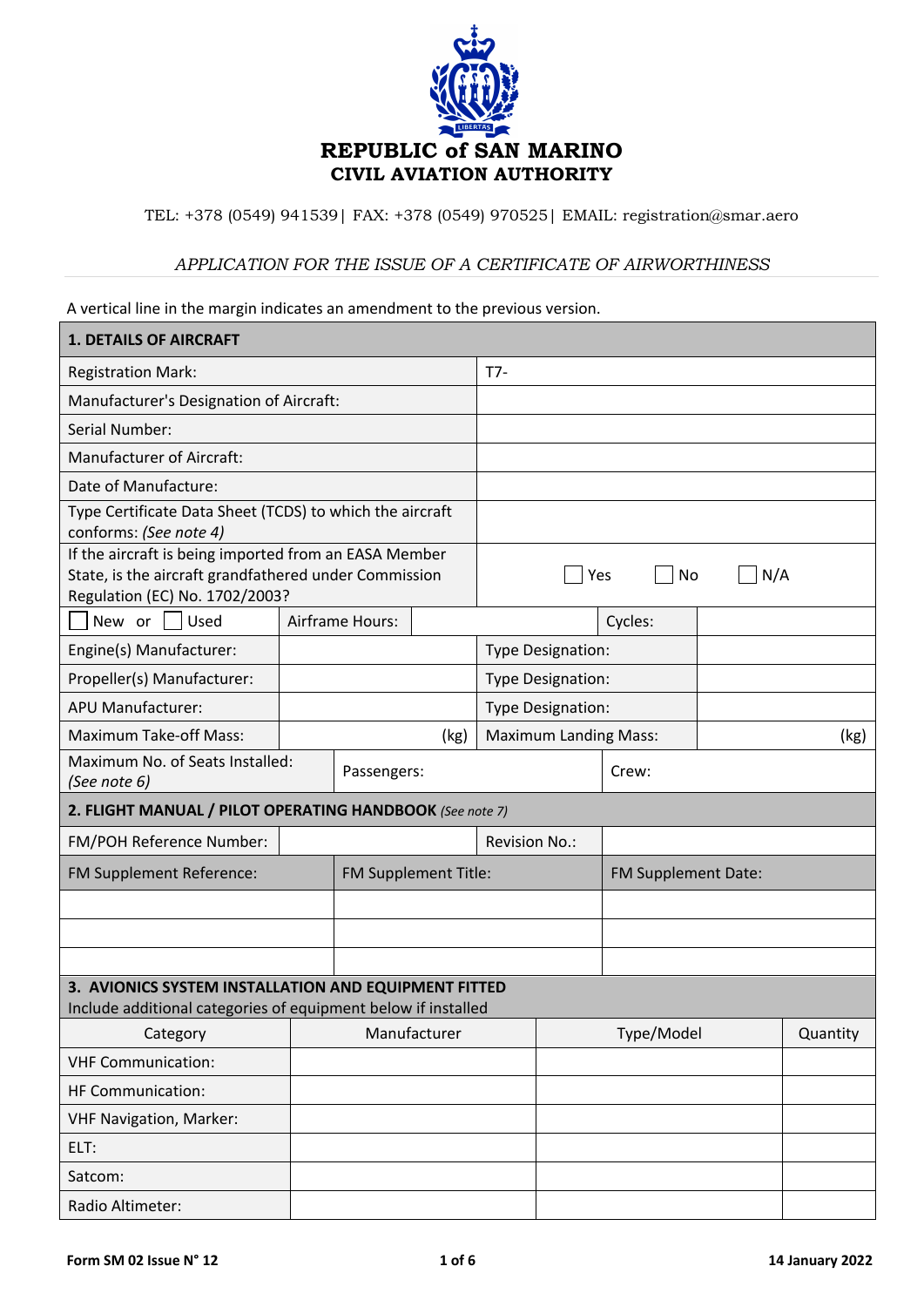| DME:                                                        |  |                          |                         |  |                                    |  |                          |
|-------------------------------------------------------------|--|--------------------------|-------------------------|--|------------------------------------|--|--------------------------|
| ATC Transponder:                                            |  |                          |                         |  |                                    |  |                          |
| TCAS/ACAS:                                                  |  |                          |                         |  |                                    |  |                          |
| GPS:                                                        |  |                          |                         |  |                                    |  |                          |
| ADF:                                                        |  |                          |                         |  |                                    |  |                          |
| <b>Weather Radar:</b>                                       |  |                          |                         |  |                                    |  |                          |
|                                                             |  |                          |                         |  |                                    |  |                          |
|                                                             |  |                          |                         |  |                                    |  |                          |
|                                                             |  |                          |                         |  |                                    |  |                          |
|                                                             |  |                          |                         |  |                                    |  |                          |
| <b>4. RECORDERS</b>                                         |  |                          |                         |  |                                    |  |                          |
|                                                             |  |                          | Manufacturer            |  | Type/Model                         |  | Quantity                 |
| Flight Data Recorder (FDR):                                 |  |                          |                         |  |                                    |  |                          |
| Cockpit Voice Recorder (CVR):                               |  |                          |                         |  |                                    |  |                          |
| 5. NOISE CERTIFICATION (See note 8)                         |  |                          |                         |  |                                    |  |                          |
| Noise levels should include the unit of measure             |  |                          |                         |  |                                    |  |                          |
| ICAO Noise Certification Standard:                          |  |                          |                         |  |                                    |  |                          |
| Lateral/Full Power<br>Noise Level:                          |  | Approach<br>Noise Level: | Flyover<br>Noise Level: |  | <b>Over Flight</b><br>Noise Level: |  | Take-off<br>Noise Level: |
|                                                             |  |                          |                         |  |                                    |  |                          |
| 6. DIFFERENCES TO TYPE DESIGN STANDARD (See notes 9 and 10) |  |                          |                         |  |                                    |  |                          |
| Continue on a separate sheet if necessary                   |  |                          |                         |  |                                    |  |                          |
|                                                             |  |                          |                         |  |                                    |  |                          |
|                                                             |  |                          |                         |  |                                    |  |                          |
| Please provide details of any major modifications (STCs)    |  |                          |                         |  |                                    |  |                          |
| at original manufacture or during initial outfitting.       |  |                          |                         |  |                                    |  |                          |
| Include STC or the equivalent reference here.               |  |                          |                         |  |                                    |  |                          |
|                                                             |  |                          |                         |  |                                    |  |                          |
| If no differences exist, then please state NONE.            |  |                          |                         |  |                                    |  |                          |
|                                                             |  |                          |                         |  |                                    |  |                          |
|                                                             |  |                          |                         |  |                                    |  |                          |
|                                                             |  |                          |                         |  |                                    |  |                          |
|                                                             |  |                          |                         |  |                                    |  |                          |
| Please provide details of modifications, STCs, etc.         |  |                          |                         |  |                                    |  |                          |
| embodied since first entry into service.                    |  |                          |                         |  |                                    |  |                          |
| Include STC or the equivalent reference here.               |  |                          |                         |  |                                    |  |                          |
|                                                             |  |                          |                         |  |                                    |  |                          |
|                                                             |  |                          |                         |  |                                    |  |                          |
|                                                             |  |                          |                         |  |                                    |  |                          |
|                                                             |  |                          |                         |  |                                    |  |                          |
| If no differences exist, then please state NONE.            |  |                          |                         |  |                                    |  |                          |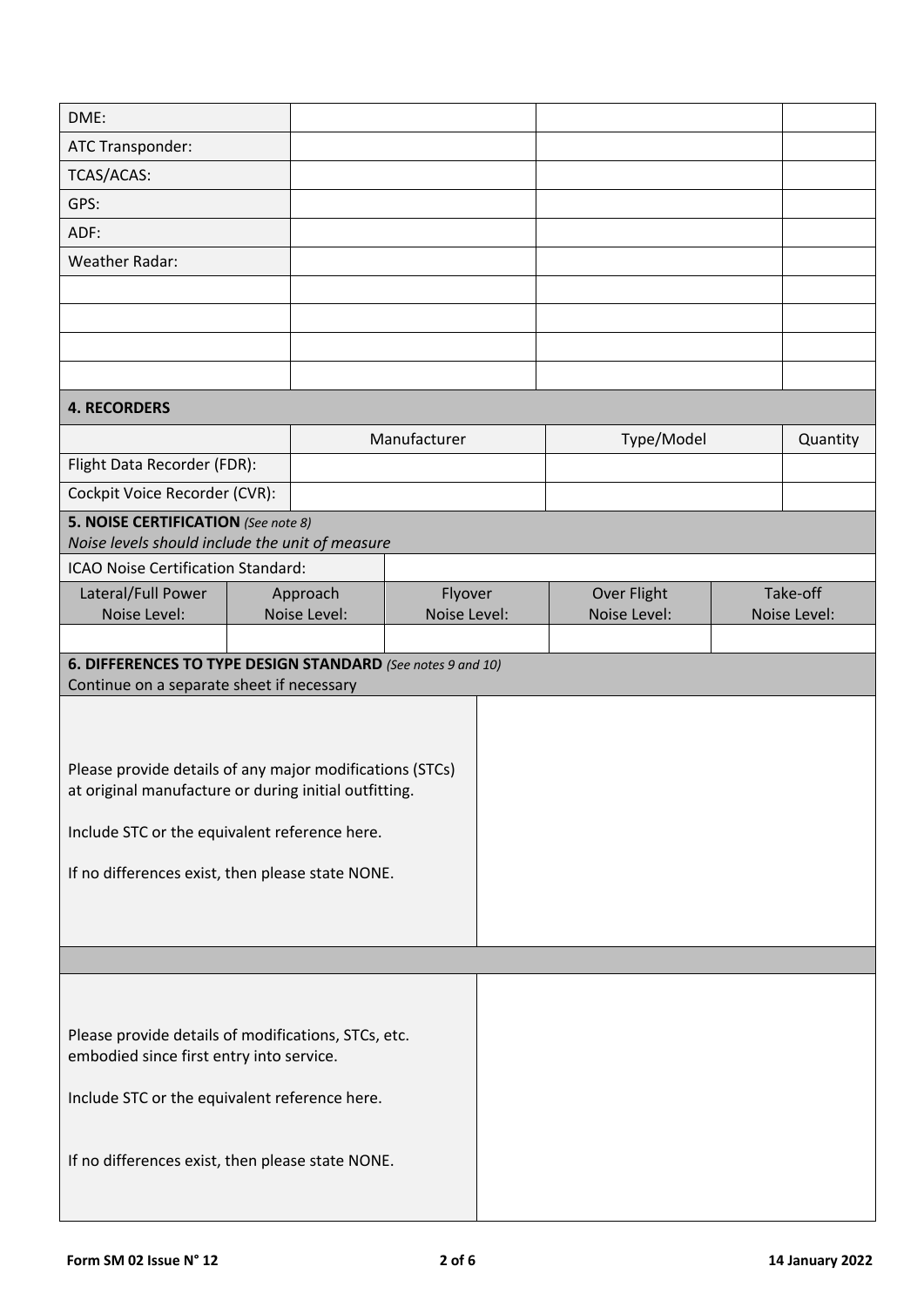| 7. RECORDS (See note 11)                                                                                                                                                                                                                                                                                                                                                                                                                                                                                                                                        |                |  |  |  |  |  |
|-----------------------------------------------------------------------------------------------------------------------------------------------------------------------------------------------------------------------------------------------------------------------------------------------------------------------------------------------------------------------------------------------------------------------------------------------------------------------------------------------------------------------------------------------------------------|----------------|--|--|--|--|--|
| The maintenance and continuing airworthiness records are in the English language:<br>Yes<br>No                                                                                                                                                                                                                                                                                                                                                                                                                                                                  |                |  |  |  |  |  |
| Provide comments if some, or all, of the records are not in the English language:                                                                                                                                                                                                                                                                                                                                                                                                                                                                               |                |  |  |  |  |  |
| Have any Alternate Method of Compliances (AMOC) been applied to Airworthiness<br>Directives applicable to the aircraft, engines, or equipment?<br>Yes<br>No<br>Reference CAP 02 Chapter 25.                                                                                                                                                                                                                                                                                                                                                                     |                |  |  |  |  |  |
| If Yes, please provide details:                                                                                                                                                                                                                                                                                                                                                                                                                                                                                                                                 |                |  |  |  |  |  |
| 8. DETAILS OF AIRCRAFT INSPECTION (See notes 12 - 14)                                                                                                                                                                                                                                                                                                                                                                                                                                                                                                           |                |  |  |  |  |  |
| 8a. Details of Aircraft Records and Documents Inspection                                                                                                                                                                                                                                                                                                                                                                                                                                                                                                        |                |  |  |  |  |  |
| Please select one of the following two options:                                                                                                                                                                                                                                                                                                                                                                                                                                                                                                                 |                |  |  |  |  |  |
|                                                                                                                                                                                                                                                                                                                                                                                                                                                                                                                                                                 |                |  |  |  |  |  |
| Request for records and documents desktop inspection:<br>Note 1: If you choose this option, refer to CAP 08 for the documentation that must be submitted to the<br>Inspector in electronic format.<br>Note 2: Documentation should be submitted at least 7 days prior to the scheduled aircraft physical<br>inspection.<br>Note 3: The San Marino CAA reserve the rights to deny desktop inspections.<br>Request for records and documents during on-site inspection:<br>Note 1: If you choose this option, please complete the following fields of Section 8a. |                |  |  |  |  |  |
| Date and location of aircraft records and documents                                                                                                                                                                                                                                                                                                                                                                                                                                                                                                             | Date:          |  |  |  |  |  |
| inspection:                                                                                                                                                                                                                                                                                                                                                                                                                                                                                                                                                     | Location:      |  |  |  |  |  |
| Host Organisation where the aircraft records and<br>documents will be inspected:                                                                                                                                                                                                                                                                                                                                                                                                                                                                                |                |  |  |  |  |  |
|                                                                                                                                                                                                                                                                                                                                                                                                                                                                                                                                                                 | Name:          |  |  |  |  |  |
| Details of person presenting the aircraft records and<br>documents for inspection:                                                                                                                                                                                                                                                                                                                                                                                                                                                                              | Telephone No.: |  |  |  |  |  |
|                                                                                                                                                                                                                                                                                                                                                                                                                                                                                                                                                                 | Email:         |  |  |  |  |  |
| If the details of the aircraft physical inspection are the same as 8a above, tick the box $\vert$<br>If different, proceed to complete 8b:                                                                                                                                                                                                                                                                                                                                                                                                                      |                |  |  |  |  |  |
| 8b. Details of Aircraft Physical inspection                                                                                                                                                                                                                                                                                                                                                                                                                                                                                                                     |                |  |  |  |  |  |
|                                                                                                                                                                                                                                                                                                                                                                                                                                                                                                                                                                 | Date:          |  |  |  |  |  |
| Date and location of aircraft physical inspection:                                                                                                                                                                                                                                                                                                                                                                                                                                                                                                              | Location:      |  |  |  |  |  |
| Host Organisation where the aircraft will be physically<br>inspected:                                                                                                                                                                                                                                                                                                                                                                                                                                                                                           |                |  |  |  |  |  |
|                                                                                                                                                                                                                                                                                                                                                                                                                                                                                                                                                                 | Name:          |  |  |  |  |  |
| Details of person presenting the aircraft for physical<br>inspection:                                                                                                                                                                                                                                                                                                                                                                                                                                                                                           | Telephone No.: |  |  |  |  |  |
|                                                                                                                                                                                                                                                                                                                                                                                                                                                                                                                                                                 | Email:         |  |  |  |  |  |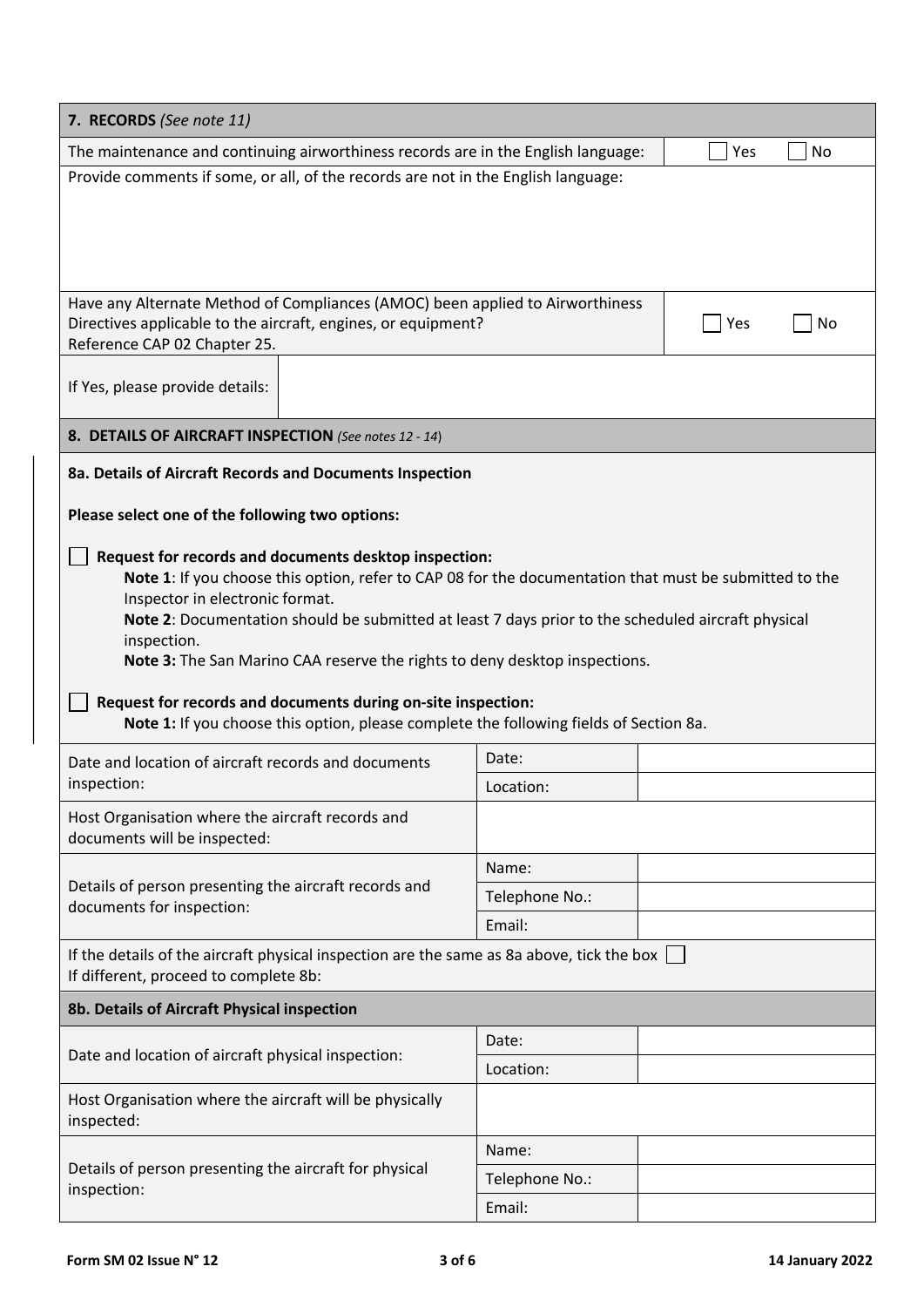| 9. CERTIFICATE OF AIRWORTHINESS PERIOD OF VALIDITY (See note 14)                                                                                                                                                                                                                                                            |                                                                                                                                                                                                                                                                             |                         |  |  |  |  |
|-----------------------------------------------------------------------------------------------------------------------------------------------------------------------------------------------------------------------------------------------------------------------------------------------------------------------------|-----------------------------------------------------------------------------------------------------------------------------------------------------------------------------------------------------------------------------------------------------------------------------|-------------------------|--|--|--|--|
| I hereby request a certificate of airworthiness valid for a period of:                                                                                                                                                                                                                                                      |                                                                                                                                                                                                                                                                             |                         |  |  |  |  |
| 12 months                                                                                                                                                                                                                                                                                                                   | Applicable only for those aircraft operated privately under CAR OPS 2A, CAR OPS 2H or a RPA<br>operating under CAR OPS 4, or aircraft operated commercially under an ICAO Article 83bis<br>agreement, or CAR OPS 1 and CAR OPS 3 (Commercial Air Transport).                |                         |  |  |  |  |
| 24 months                                                                                                                                                                                                                                                                                                                   | Applicable for those aircraft operated privately under CAR OPS 2A Part II, CAR OPS 2H, or a RPA<br>operating under CAR OPS 4, a copy of the contract with an acceptable continuing airworthiness<br>management organisation valid for at least 12 months, must be supplied. |                         |  |  |  |  |
| <b>10. APPLICANTS DECLARATION</b><br>I hereby declare that to the best of my knowledge the particulars given on this application are true in every<br>respect.<br>I agree to pay all charges in connection with this application in accordance with the current Scheme of Fees on<br>behalf of the aircraft owner/operator. |                                                                                                                                                                                                                                                                             |                         |  |  |  |  |
|                                                                                                                                                                                                                                                                                                                             |                                                                                                                                                                                                                                                                             |                         |  |  |  |  |
| Date:                                                                                                                                                                                                                                                                                                                       |                                                                                                                                                                                                                                                                             | Position:               |  |  |  |  |
| Name of Applicant:                                                                                                                                                                                                                                                                                                          |                                                                                                                                                                                                                                                                             | Signature of Applicant: |  |  |  |  |

*Note: Refer also to Guidance Notes overleaf.*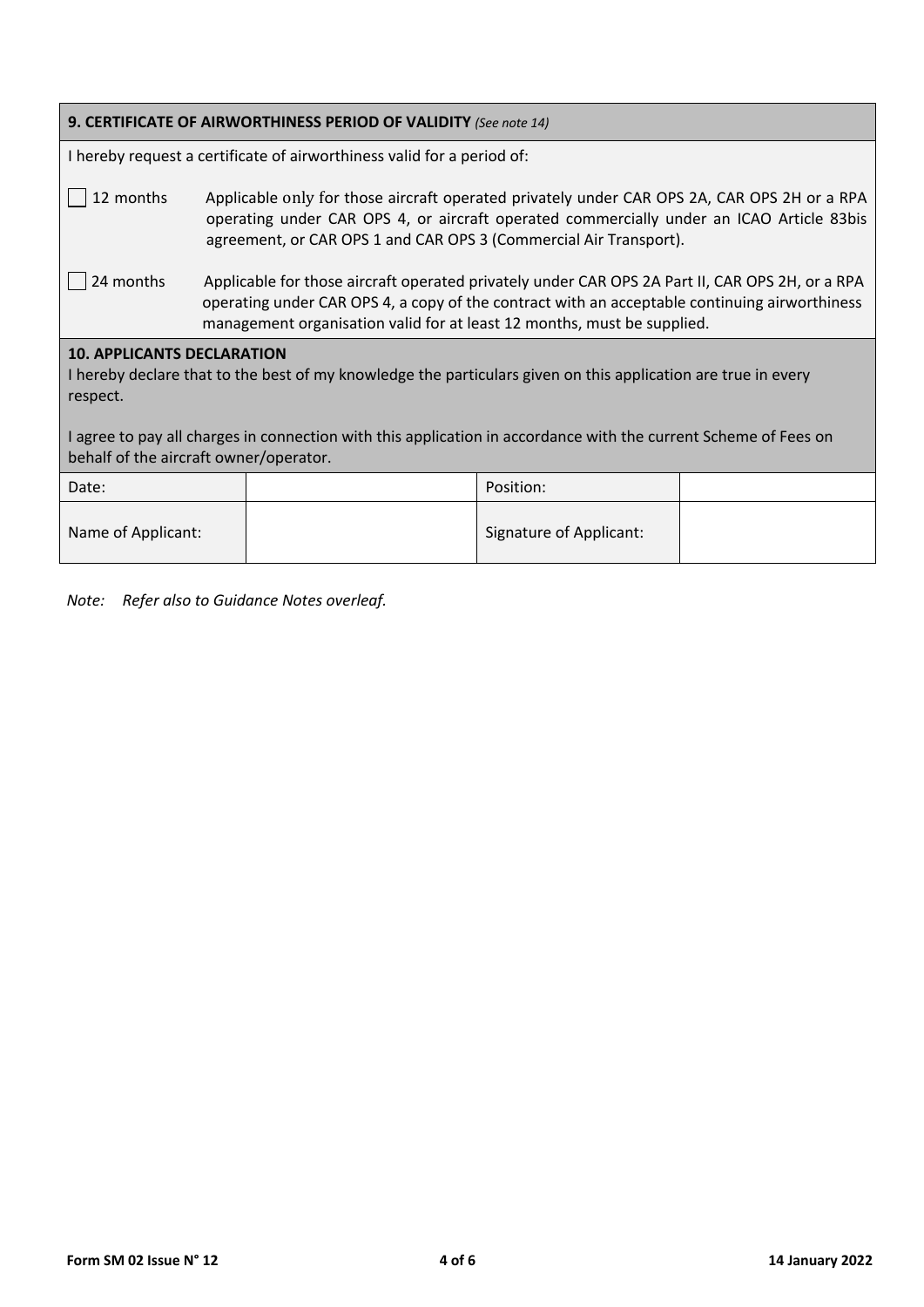## **Guidance Notes for the Completion of this Application**

- 1. These notes are provided to assist in the completion of the Form in respect of applying for the initial issue of a Certificate of Airworthiness (C of A). Applicant must refer to the relevant Civil Aviation Regulations (CAR) and Civil Aviation Publications (CAP) for further guidance.
- 2. Applicants should note that unless all Sections of the form are completed accurately and all necessary documents supplied, the CAA may not be able to process the application. In this event, the applicant will be notified accordingly and the application held until all the required information is supplied.
- 3. The application must be signed by the aircraft owner, the owner's authorised representative or the operator's representative.
- 4. Please state the EASA, FAA or TCCA Type Certificate Data Sheet with which the aircraft compliesfor registering the aircraft in San Marino. The CAA will also accept an aircraft that has been Type Certificated by Agência Nacional de Aviação Civil (ANAC) of Brazil provided the aircraft type has previously had a Type Certificate issued by EASA, FAA or Transport Canada (TCCA). Please refer to CAR 21.25.
- 5. Engine and propeller details should include the manufacturer and type designation of the engine. The engine/propeller combination must comply with the Type Certificate Data Sheets (TCDS) or applicable Supplemental Type Certificates (STCs).
- 6. Details of occupancy; 'Seating Capacity' should be the total number of seats fitted in accordance with the aircraft (TCDS), applicable STC or other accepted data. 'Crew Seats' should be the number of seats solely for the use of crew.
- 7. In respect of a Flight Manual or Pilot's Operating Handbook, the applicable document reference number is required and must conform to that detailed on the aircraft (TCDS). All applicable Flight Manual/POH Supplement references, including their revision status must be included. Supplements sometimes have numbers or just titles. Supplements are often a condition of an STC having been embodied on the aircraft.
- 8. Please state the Chapter of ICAO Annex 16 with which the aircraft complies and the certified noise levels including the unit of measure for each level.
- 9. Additional requirements for import include information in respect of modifications, including STCs that have been embodied to ensure compliance. If further guidance is required, please see Note 10 below or if in doubt contact the CAA.
- 10. (a) Details should be given of any significant modifications (for example additional, replacement or modified systems or equipment) which have been embodied on the aircraft at, or since, original manufacture, including STCs.
	- (b) Any modifications listed must be supported by documentation defining the modification, demonstrating its approval status and, including any applicable Flight Manual/POH supplements.
	- (c) It is important to declare all known modifications as failure to do so can delay the issue of the C of A.
	- (d) All modifications must be approved. It is the aircraft owner's responsibility to establish and demonstrate that any modifications have been approved by a National Aviation Authority.
	- (e) If no significant changes have taken place to the original build standard as in (a) please state NONE.
	- (f) For ANAC Type Accepted aircraft please refer to CAR 21 Subpart C as there are specific requirements that apply to these aircraft.
- 11. Please do not send original documents, as copies of the originals are sufficient to accompany this application. Original documents will be reviewed by the CAA Airworthiness Inspector when inspecting and recommending the issue of the C of A. Applicant must refer the relevant CAP 08 for further guidance on documents required